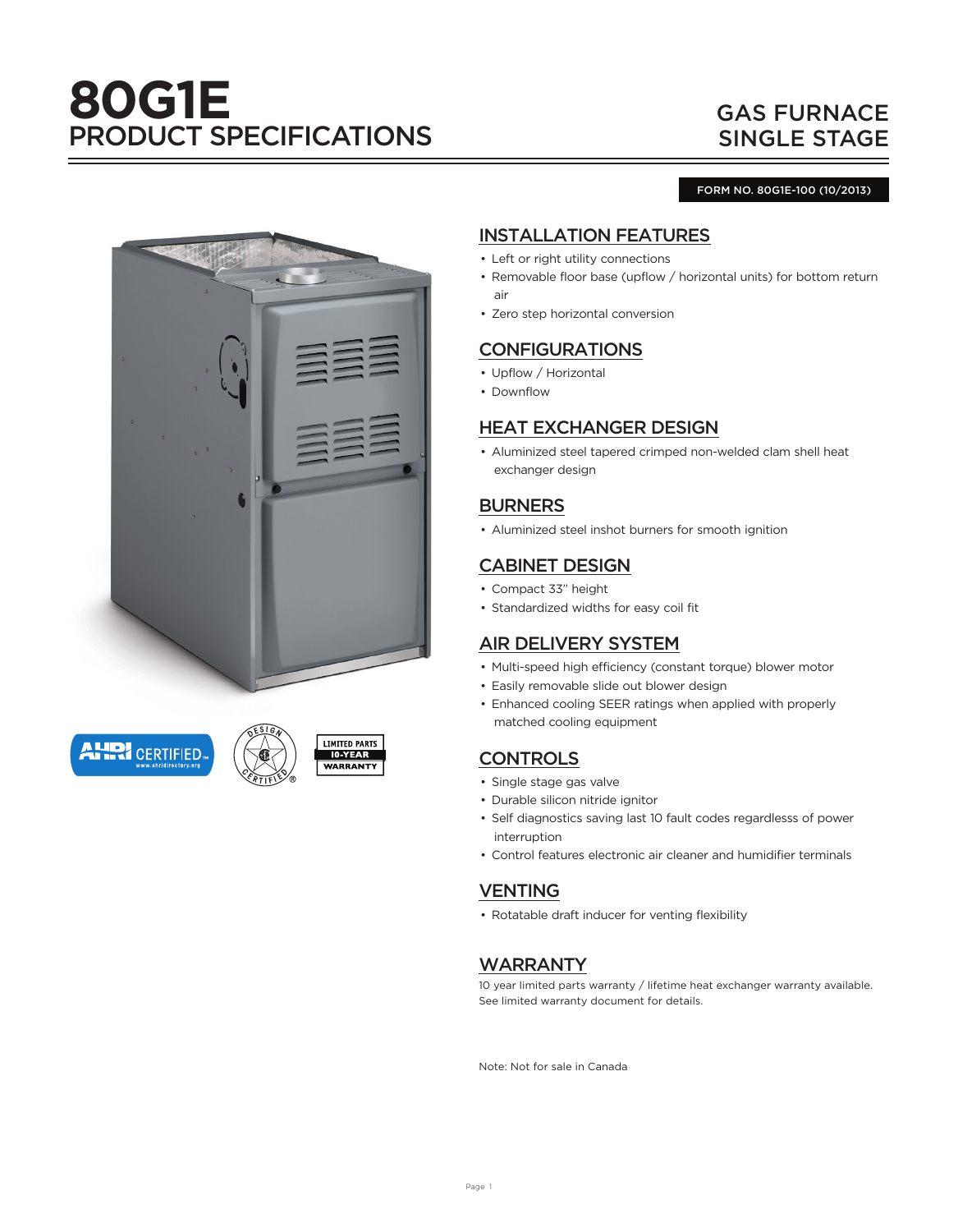



#### **PHYSICAL AND ELECTRICAL DATA**

|                            | Model         | Input<br>(Btuh) | Output<br>(Btuh) | <b>AFUE</b><br>(ICS) | Nom.<br>Cooling<br>Capacity | Gas<br>Inlet<br>(in.) | Volts/<br>Hz/<br>Phase | Max.<br>Time<br>Delay<br><b>Breaker</b><br>or Fuse | Nominal<br>F.L.A. | Trans.<br>(V.A.) | Approx.<br>Shipping<br>Weight<br>(lbs.) |
|----------------------------|---------------|-----------------|------------------|----------------------|-----------------------------|-----------------------|------------------------|----------------------------------------------------|-------------------|------------------|-----------------------------------------|
|                            | 80G1UH045AE12 | 44,000          | 35,200           | 80.0%                | $1-1/2-3$                   | 1/2                   | 120-60-1               | 15                                                 | 6.8               | 40               | 111                                     |
|                            | 80G1UH070BE12 | 66,000          | 52,800           | 80.0%                | $1-1/2-3$                   | 1/2                   | $120 - 60 - 1$         | 15                                                 | 6.8               | 40               | 127                                     |
| <b>UPFLOW / HORIZONTAL</b> | 80G1UH090BE16 | 88,000          | 70,400           | 80.0%                | $2-1/2-4$                   | 1/2                   | 120-60-1               | 15                                                 | 8.4               | 40               | 142                                     |
|                            | 80G1UH090CE20 | 88,000          | 70,400           | 80.0%                | $3 - 5$                     | 1/2                   | $120 - 60 - 1$         | 15                                                 | 10.9              | 40               | 152                                     |
|                            | 80G1UH110CE20 | 110,000         | 88,000           | 80.0%                | $4 - 5$                     | 1/2                   | 120-60-1               | 15                                                 | 10.9              | 40               | 160                                     |
|                            | 80G1UH135DE20 | 132,000         | 105,600          | 80.0%                | $4 - 5$                     | 1/2                   | $120 - 60 - 1$         | 15                                                 | 10.9              | 40               | 178                                     |
|                            | 80G1DF045AE12 | 44,000          | 35,200           | 80.0%                | $2 - 3$                     | 1/2                   | $120 - 60 - 1$         | 15                                                 | 6.8               | 40               | 113                                     |
| <b>DOWNFLOW</b>            | 80G1DF070BE12 | 66,000          | 52,800           | 80.0%                | $2 - 3$                     | 1/2                   | $120 - 60 - 1$         | 15                                                 | 6.8               | 40               | 128                                     |
|                            | 80G1DF090BE16 | 88,000          | 70,400           | 80.0%                | $3 - 4$                     | 1/2                   | 120-60-1               | 15                                                 | 8.4               | 40               | 140                                     |
|                            | 80G1DF110CE20 | 110,000         | 88,000           | 80.0%                | $4 - 5$                     | 1/2                   | $120 - 60 - 1$         | 15                                                 | 10.9              | 40               | 160                                     |

Note: For vent sizing and clearances to combustibles, please reference installation instructions.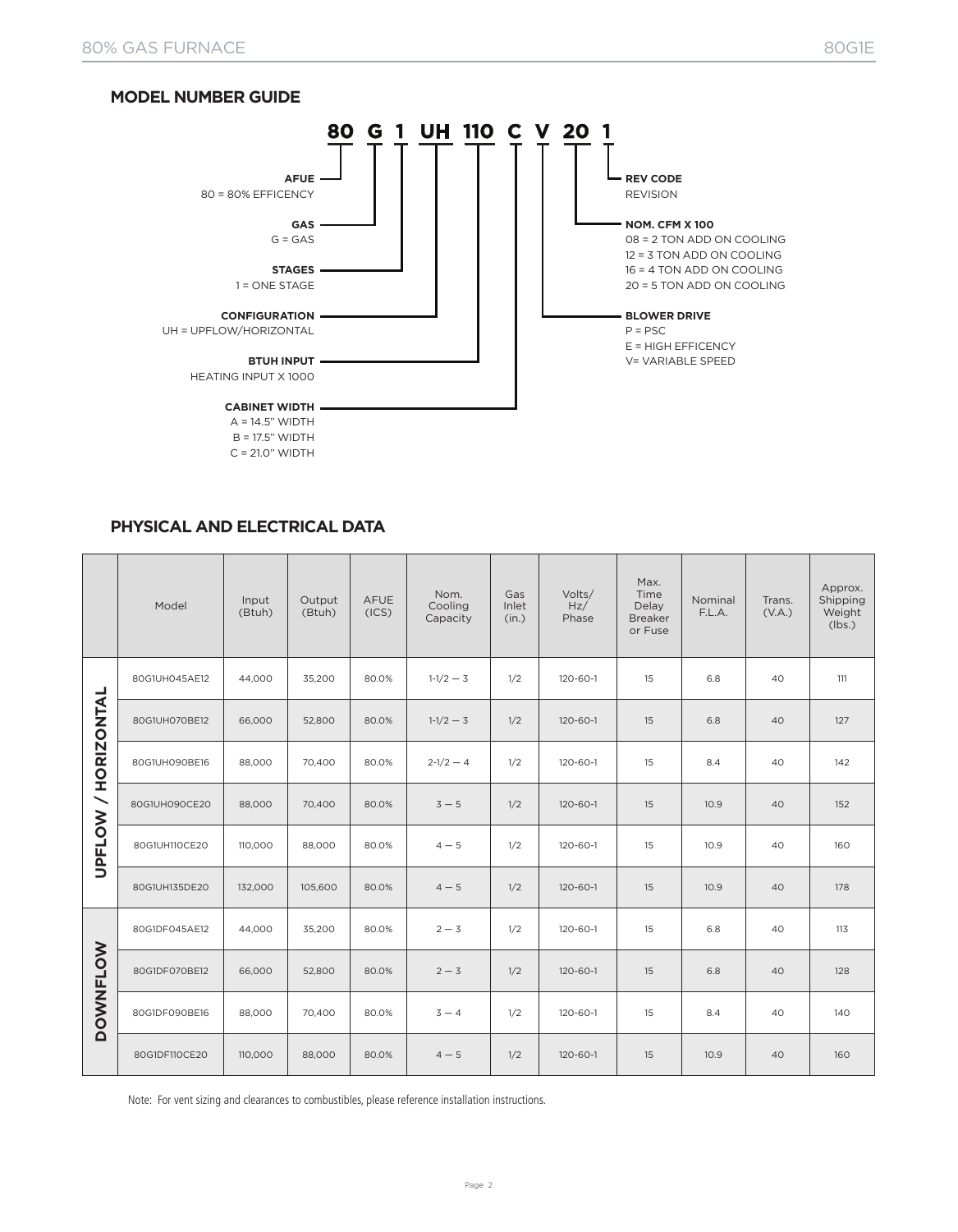#### **BLOWER PERFORMANCE DATA**

|                     |                |                       |                       |                               |                        | CFM @ External Static Pressure - " w.c. |      |      |      |      |      |      |
|---------------------|----------------|-----------------------|-----------------------|-------------------------------|------------------------|-----------------------------------------|------|------|------|------|------|------|
|                     | Model          | Motor<br>Size<br>(hp) | <b>Blower</b><br>Size | Temp<br>Rise<br>$(^{\circ}F)$ | <b>Blower</b><br>Speed | 0.20                                    | 0.30 | 0.40 | 0.50 | 0.60 | 0.70 | 0.80 |
|                     |                |                       |                       |                               | High                   | 1320                                    | 1290 | 1265 | 1230 | 1190 | 1165 | 1130 |
|                     | 80G1UH045AE12  |                       |                       |                               | Med/High               | 1080                                    | 1055 | 1010 | 990  | 945  | 915  | 880  |
|                     |                | 1/2                   | $10 \times 8$         | $15 - 45$                     | Med                    | 900                                     | 875  | 825  | 790  | 750  | 705  | 670  |
|                     |                |                       |                       |                               | Med/Low                | 805                                     | 750  | 710  | 660  | 630  | 570  | 535  |
|                     |                |                       |                       |                               | Low                    | 700                                     | 640  | 595  | 535  | 500  | 435  | 380  |
|                     | 80G1UH070BE12  |                       |                       | $40 - 70$                     | High                   | 1355                                    | 1330 | 1290 | 1245 | 1225 | 1190 | 1160 |
|                     |                |                       |                       |                               | Med/High               | 1225                                    | 1190 | 1155 | 1115 | 1045 | 1000 | 925  |
|                     |                | 1/2                   | $10 \times 10$        |                               | Med                    | <b>1110</b>                             | 1060 | 1015 | 980  | 920  | 855  | 790  |
|                     |                |                       |                       |                               | Med/Low                | 1080                                    | 1035 | 970  | 930  | 865  | 790  | 735  |
|                     |                |                       |                       |                               | Low                    | 885                                     | 825  | 770  | 695  | 625  | 540  | 445  |
|                     |                |                       | 10 x 10               | $35 - 65$                     | High                   | 1730                                    | 1690 | 1645 | 1615 | 1590 | 1545 | N/A  |
|                     |                |                       |                       |                               | Med/High               | 1505                                    | 1460 | 1435 | 1395 | 1350 | 1300 | 1270 |
|                     | 80G1UH090BE16  | 3/4                   |                       |                               | Med                    | 1380                                    | 1345 | 1310 | 1265 | 1210 | 1175 | 1140 |
|                     |                |                       |                       |                               | Med/Low                | 1310                                    | 1275 | 1240 | 1180 | 1150 | 1095 | 1040 |
|                     |                |                       |                       |                               | Low                    | <b>1110</b>                             | 1065 | 1010 | 955  | 915  | 860  | 820  |
|                     |                |                       | $11 - 1/2 \times 10$  | $30 - 60$                     | High                   | 2150                                    | 2125 | 2090 | 2060 | 2020 | 1980 | 1935 |
| UPFLOW / HORIZONTAL |                | $\overline{1}$        |                       |                               | Med/High               | 1865                                    | 1835 | 1800 | 1760 | 1725 | 1680 | 1635 |
|                     | 80G1UH090CE20  |                       |                       |                               | Med                    | 1655                                    | 1635 | 1585 | 1545 | 1515 | 1465 | 1420 |
|                     |                |                       |                       |                               | Med/Low                | 1490                                    | 1450 | 1405 | 1370 | 1320 | 1265 | 1225 |
|                     |                |                       |                       |                               | Low                    | 1340                                    | 1285 | 1235 | 1200 | 1145 | 1105 | 1055 |
|                     | 80G1UH110CE20  |                       |                       |                               | High                   | 2135                                    | 2090 | 2050 | 2025 | 2010 | 1965 | 1905 |
|                     |                | $\mathbf{1}$          | $11 - 1/2 \times 10$  | $35 - 65$                     | Med/High               | 1865                                    | 1830 | 1785 | 1740 | 1710 | 1670 | 1635 |
|                     |                |                       |                       |                               | Med                    | 1630                                    | 1595 | 1550 | 1500 | 1470 | 1420 | 1380 |
|                     |                |                       |                       |                               | Med/Low                | 1470                                    | 1440 | 1385 | 1340 | 1305 | 1255 | 1215 |
|                     |                |                       |                       |                               | Low                    | 1280                                    | 1235 | 1175 | 1130 | 1080 | 1015 | 975  |
|                     | 80G1UH135DE20  |                       | $11 \times 11$        | $30 - 60$                     | High                   | 2390                                    | 2360 | 2285 | 2240 | 2225 | 2160 | 2105 |
|                     |                | $\mathbf{1}$          |                       |                               | Med/High               | 2175                                    | 2140 | 2125 | 2060 | 2015 | 1955 | 1925 |
|                     |                |                       |                       |                               | Med                    | 1935                                    | 1895 | 1850 | 1815 | 1785 | 1755 | 1715 |
|                     |                |                       |                       |                               | Med/Low                | 1735                                    | 1720 | 1660 | 1610 | 1535 | 1500 | 1435 |
|                     |                |                       |                       |                               | Low                    | 1550                                    | 1485 | 1455 | 1415 | 1330 | 1265 | 1215 |
|                     | 80G10DF045AE12 | 1/2                   | $10 \times 8$         | $15 - 45$                     | High                   | 1375                                    | 1335 | 1320 | 1275 | 1245 | 1215 | 1175 |
|                     |                |                       |                       |                               | Med/High               | 1145                                    | 1120 | 1075 | 1045 | 1000 | 970  | 925  |
|                     |                |                       |                       |                               | Med                    | 950                                     | 915  | 870  | 835  | 785  | 745  | 695  |
|                     |                |                       |                       |                               | Med/Low                | 840                                     | 790  | 745  | 715  | 655  | 605  | 555  |
|                     |                |                       |                       |                               | Low                    | 725                                     | 665  | 625  | 565  | 520  | 455  | 400  |
|                     | 80G1DF070BE12  | 1/2                   | 10 x 10               | $30 - 60$                     | High                   | 1400                                    | 1360 | 1310 | 1280 | 1250 | 1220 | 1165 |
|                     |                |                       |                       |                               | Med/High               | 1230                                    | 1205 | 1155 | 1110 | 1060 | 1000 | 935  |
|                     |                |                       |                       |                               | Med                    | 1125                                    | 1085 | 1050 | 985  | 935  | 865  | 795  |
|                     |                |                       |                       |                               | Med/Low                | <b>1110</b>                             | 1055 | 1000 | 950  | 865  | 815  | 750  |
| <b>DOWNFLOW</b>     |                |                       |                       |                               | Low                    | 900                                     | 845  | 790  | 705  | 645  | 590  | 480  |
|                     | 80G1DF090CE16  | 3/4                   | 10 x 10               | $30 - 60$                     | High                   | 1695                                    | 1660 | 1615 | 1570 | 1545 | N/A  | N/A  |
|                     |                |                       |                       |                               | Med/High               | 1470                                    | 1425 | 1395 | 1360 | 1295 | 1265 | 1215 |
|                     |                |                       |                       |                               | Med                    | 1340                                    | 1290 | 1250 | 1210 | 1165 | 1120 | 1080 |
|                     |                |                       |                       |                               | Med/Low                | 1280                                    | 1225 | 1185 | 1145 | 1085 | 1040 | 1000 |
|                     |                |                       |                       |                               | Low                    | 1105                                    | 1040 | 1005 | 945  | 865  | 810  | 755  |
|                     | 80G1DF110CE20  | $\mathbf{1}$          | $11 - 1/2 \times 10$  | $30 - 60$                     | High                   | 2325                                    | 2280 | 2235 | 2165 | 2125 | 2090 | 2035 |
|                     |                |                       |                       |                               | Med/High               | 2010                                    | 1940 | 1895 | 1845 | 1800 | 1755 | 1700 |
|                     |                |                       |                       |                               | Med                    | 1760                                    | 1705 | 1635 | 1595 | 1545 | 1510 | 1460 |
|                     |                |                       |                       |                               | Med/Low                | 1570                                    | 1500 | 1440 | 1380 | 1320 | 1285 | 1255 |
|                     |                |                       |                       |                               | Low                    | 1375                                    | 1320 | 1265 | 1200 | 1170 | 1100 | 1030 |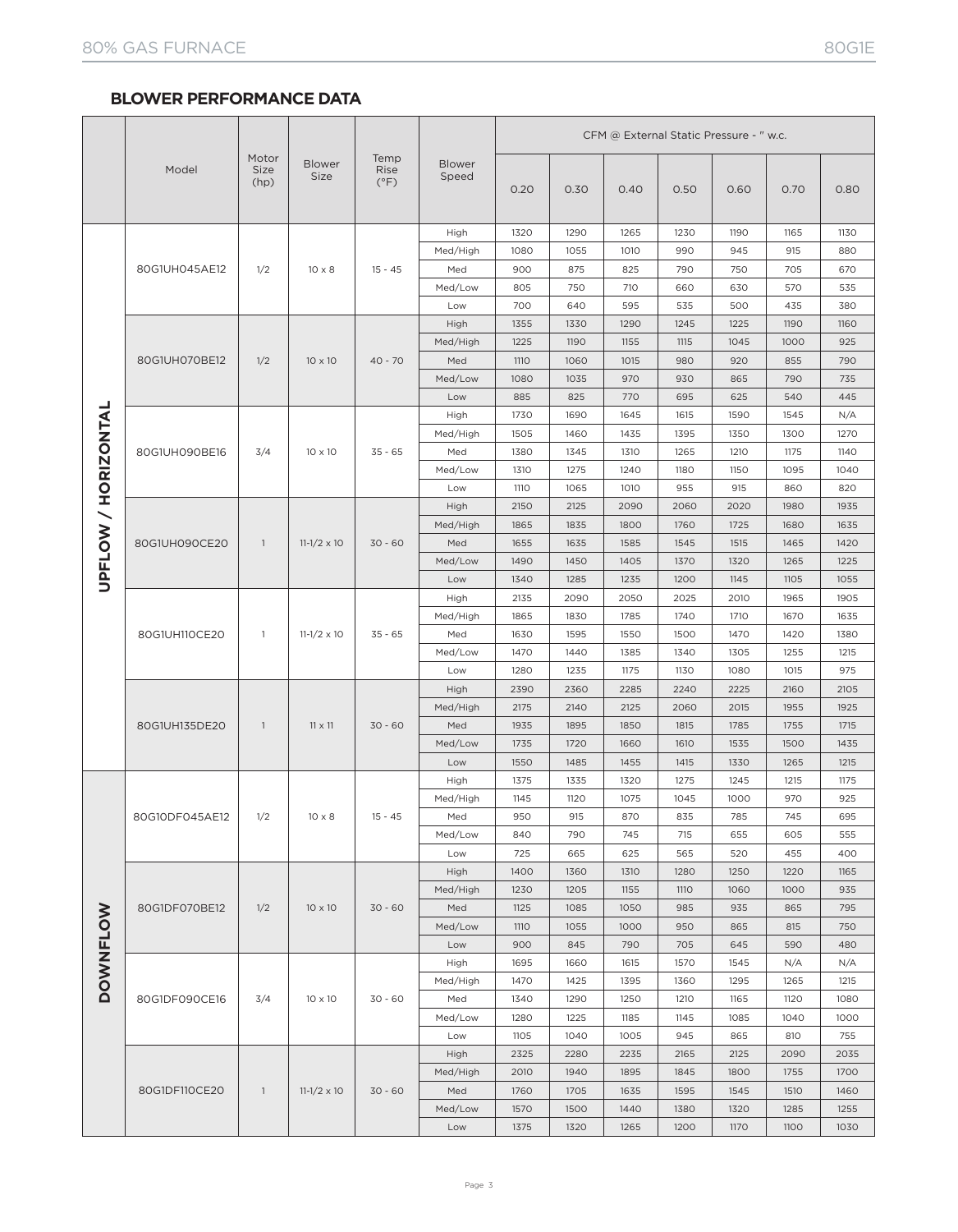#### **DIMENSIONS (IN.)**

|                     | Model         | $\forall$  | B          | $\mathsf C$ | D         |  |
|---------------------|---------------|------------|------------|-------------|-----------|--|
|                     | 80G1UH045AE12 | $14 - 1/2$ | $13 - 3/8$ | 13          | $4 - 3/4$ |  |
|                     | 80G1UH070BE12 | $17 - 1/2$ | $16 - 3/8$ |             | $6 - 1/4$ |  |
|                     | 80G1UH090BE16 | $17 - 1/2$ | $16 - 3/8$ | 16          | $6 - 1/4$ |  |
|                     | 80G1UH090CE20 | 21         | $19 - 3/8$ | $19 - 1/2$  |           |  |
| UPFLOW / HORIZONTAL | 80G1UH110CE20 | 21         | $19 - 3/8$ | $19 - 1/2$  | 8         |  |
|                     | 80G1UH135DE20 | $24 - 1/2$ | $23 - 3/8$ | 23          | $9 - 3/4$ |  |
| <b>DOWNFLOW</b>     | 80G1DF045AE12 | $14 - 1/2$ | $13 - 3/8$ | 13          | $4 - 3/4$ |  |
|                     | 80G1DF070BE12 | $17 - 1/2$ | $16 - 3/8$ | 16          | $6 - 1/4$ |  |
|                     | 80G1DF090BE16 | $17 - 1/2$ | $16 - 3/8$ | 16          | $6 - 1/4$ |  |
|                     | 80G1DF110CE20 | 21         | $19 - 7/8$ | $19 - 1/2$  | 8         |  |

# Front View

# Upflow / Horizontal Downflow



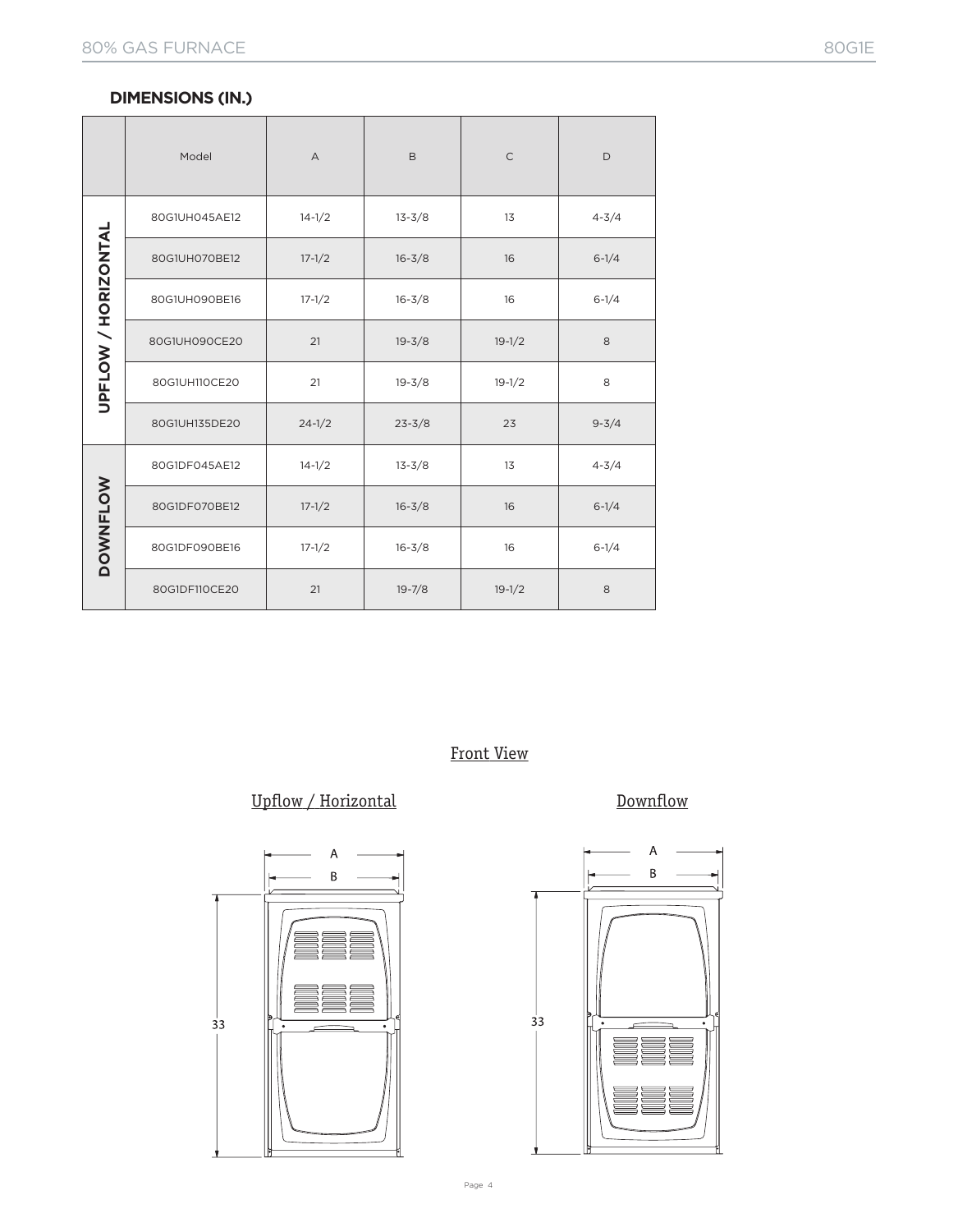

Page 5